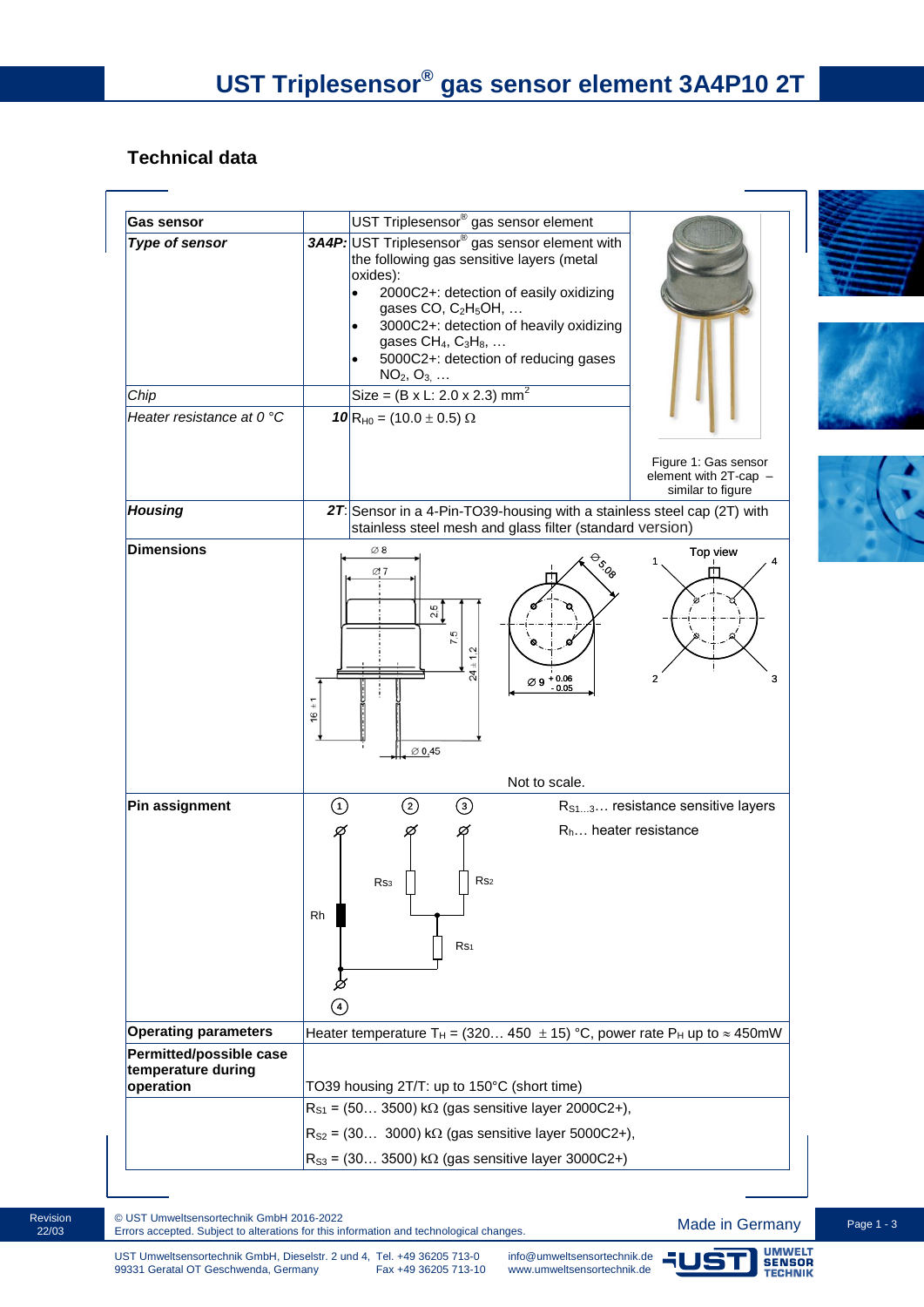## **Technical data**



Figure 2: Typical sensor response of the 3 sensitive layers of the 3A4P-Gas sensor element on exposure to CO  $(T_{H} = 320 °C)$ 







Revision 22/03

**SENSOR**<br>TECHNIK